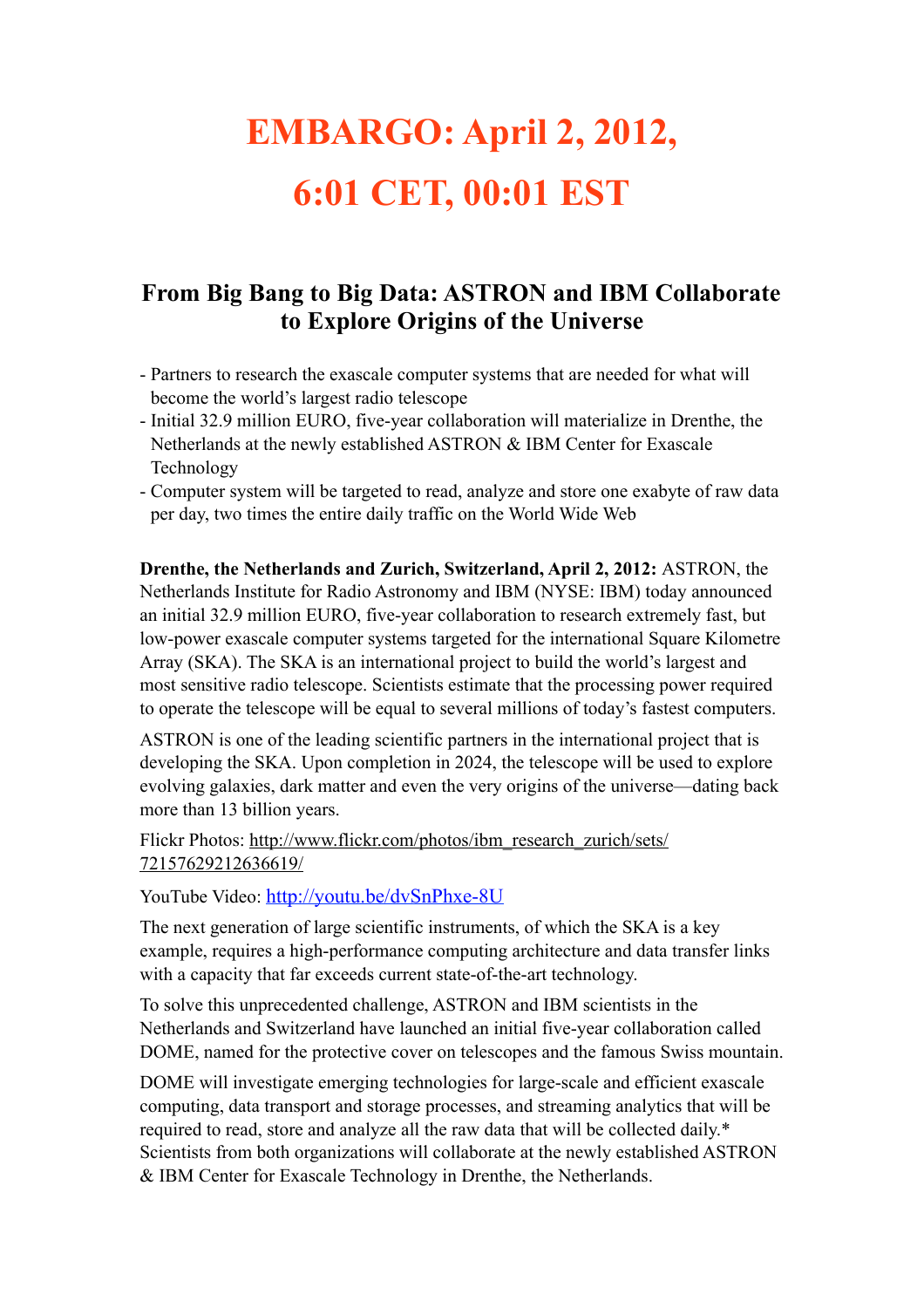Ton Engbersen, IBM Research – Zurich explains, "If you take the current global daily Internet traffic and multiply it by two\*\*, you are in the range of the data set that the Square Kilometre Array radio telescope will be collecting every day. This is Big Data Analytics to the extreme. With DOME we will embark on one of the most dataintensive science projects ever planned, which will eventually have much broader applications beyond radio astronomy research."

Only by basing the overall design on architectures that are beyond the current stateof-the-art will it be possible to handle the vast amounts of data produced by the millions of antenna systems of the SKA. Specifically, scientists at ASTRON and IBM will investigate advanced accelerators and 3D stacked chips for more energy-efficient computing. They will also research novel optical interconnect technologies and nanophotonics to optimize large data transfers, as well as high-performance storage systems based on next-generation tape systems and novel phase-change memory technologies.

"Large research infrastructures like the SKA require extremely powerful computer systems to process all the data. The only acceptable way to build and operate these systems is to dramatically reduce their power consumption. DOME gives us unique opportunities to try out new approaches in Green Supercomputing. This will be beneficial for society at large as well," said Marco de Vos, Managing Director of ASTRON.

To help determine a fundamental design based on realistic parameters, scientists will use advanced and proven methodologies developed by IBM Research – Zurich to model and optimize the architectures of large-scale infrastructures. The basis for this optimization will be an analysis of the existing system for the low-frequency array (LOFAR), designed and built by ASTRON. LOFAR also serves as a so-called "pathfinder telescope" for the larger SKA because it demonstrates pivotal SKA technology.

The DOME collaboration is realized with financial support of the Dutch Ministry of Economic Affairs, Agriculture and Innovation (EL&I) and from the Province of Drenthe.

### **Introducing the SKA**

Headquartered in Manchester in the UK, the SKA Organization is leading the international project to design and build the SKA, the world's largest radio telescope.

This extremely powerful survey telescope will have millions of antennas to collect radio signals, forming a collection area equivalent to one square kilometre but spanning a huge surface area—over 3000 km wide or approximately the width of the continental United States. The SKA will be 50 times more sensitive than any former radio device and more than 10,000 times faster than today's instruments.

The SKA is expected to produce a few Exabytes of data per day for a single beam per one square kilometer. After processing this data the expectation is that per year between 300 and 1500 Petabytes of data need to be stored. In comparison, the approximately 15 Petabytes\*\*\* produced by the large hadron collider at CERN per